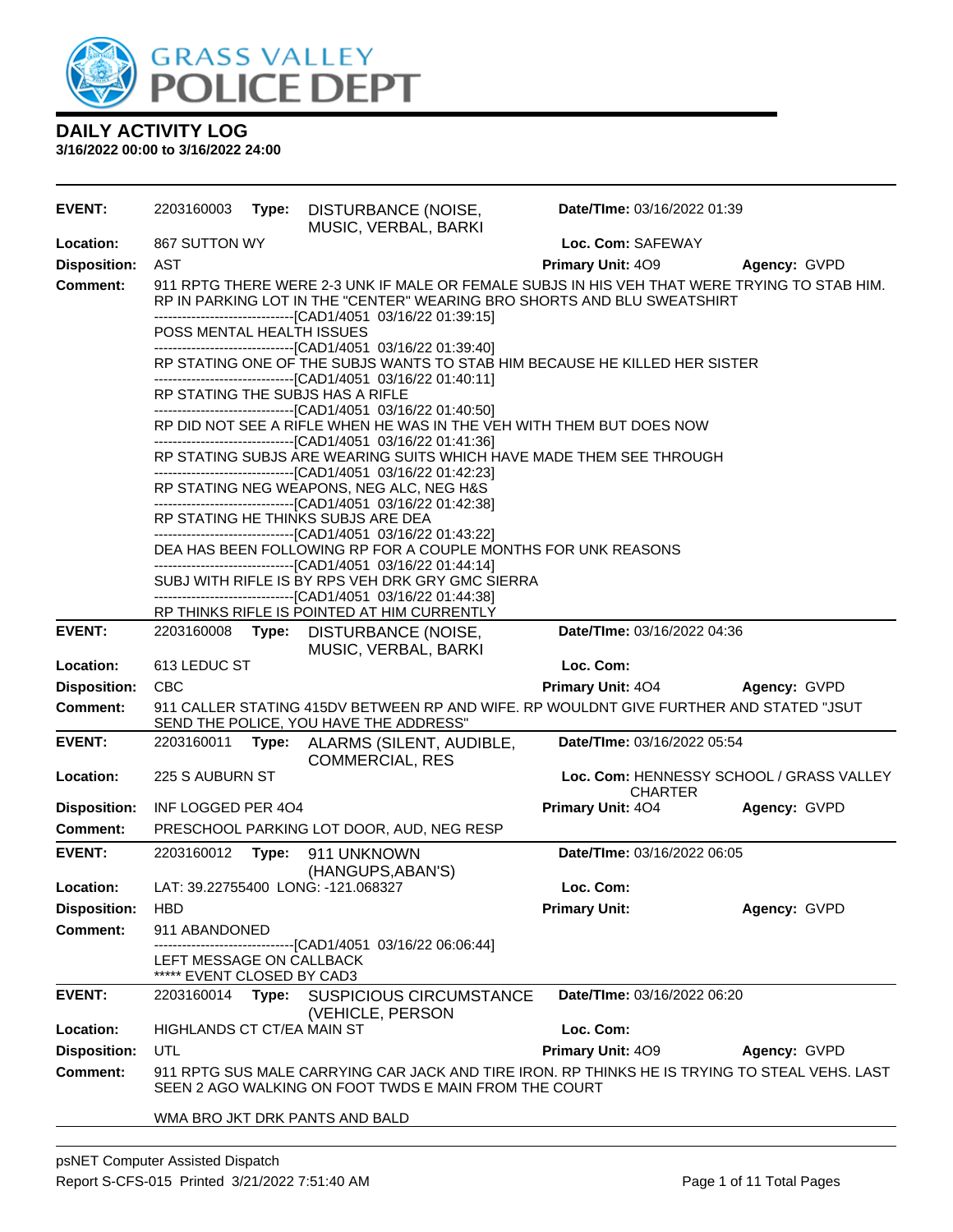

| <b>EVENT:</b>              | 2203160021                   |       | Type: 911 UNKNOWN<br>(HANGUPS, ABAN'S)                                                                  | Date/TIme: 03/16/2022 07:05                                                              |              |
|----------------------------|------------------------------|-------|---------------------------------------------------------------------------------------------------------|------------------------------------------------------------------------------------------|--------------|
| Location:                  | 1857 EA MAIN ST              |       |                                                                                                         | Loc. Com: BURGER KING 530 272 6226                                                       |              |
| <b>Disposition:</b>        | <b>HBD</b>                   |       |                                                                                                         | <b>Primary Unit:</b>                                                                     | Agency: GVPD |
| <b>Comment:</b>            | 911 OPEN LINE, NOTHING HEARD |       |                                                                                                         |                                                                                          |              |
|                            |                              |       | -------------------------------[CAD3/4116 03/16/22 07:06:21]                                            | EVENT LOCATION CHANGED FROM LAT: 39.23408200 LONG: -121.039112 GRASS VALLEY              |              |
|                            |                              |       | -------------------------------[CAD3/4116 03/16/22 07:06:34]                                            |                                                                                          |              |
|                            | ***** EVENT CLOSED BY CAD3   |       | ON CALL BACK, ACCIDENTAL WHILE DRIVING, C4                                                              |                                                                                          |              |
| <b>EVENT:</b>              |                              |       | 2203160024 Type: WELFARE CHECK                                                                          | Date/TIme: 03/16/2022 07:26                                                              |              |
| Location:                  | 122 MARYLAND DR # A          |       |                                                                                                         | Loc. Com:                                                                                |              |
| <b>Disposition:</b>        | AST                          |       |                                                                                                         | <b>Primary Unit: 401</b>                                                                 | Agency: GVPD |
| <b>Comment:</b>            | STATEMENTS.                  |       | -------------------------------[CAD1/4056 03/16/22 07:54:30]                                            | RP REQUEST WELFARE CHECK ON HER SON WHO HAS BEEN DRINKING ALL NIGHT. VI MADE VAGUE 11-46 |              |
|                            |                              |       | EVENT LOCATION CHANGED FROM 122 MARYLAND DR GV                                                          |                                                                                          |              |
| <b>EVENT:</b>              |                              |       | 2203160026 Type: THEFT (GRAND, PETTY, FROM<br>MERCHANT)                                                 | Date/TIme: 03/16/2022 07:39                                                              |              |
| Location:                  | 411 COLFAX AV                |       |                                                                                                         | Loc. Com:                                                                                |              |
| <b>Disposition:</b>        | <b>RPT</b>                   |       |                                                                                                         | <b>Primary Unit: 401</b>                                                                 | Agency: GVPD |
| Case No:                   | G2200653                     |       |                                                                                                         |                                                                                          |              |
| <b>Comment:</b>            |                              |       |                                                                                                         | RP RPT'G HER GAS CAP MISSING AND POSS GAS STOLEN FROM HER 94 CHEV VAN                    |              |
|                            |                              |       | HER GAS GUAGE IS BROKEN SO THE THEFT OF GAS IS A MYSTERY                                                |                                                                                          |              |
|                            |                              |       | -------------------------------[CAD3/4116 03/16/22 08:11:00]                                            |                                                                                          |              |
|                            |                              |       | ISSUED CASE# G2200653 FOR AGENCY GVPD by UNIT 4O1                                                       |                                                                                          |              |
| <b>EVENT:</b><br>Location: | <b>GRASS VALLEY</b>          |       | 2203160027 Type: ALL OTHERS                                                                             | Date/TIme: 03/16/2022 07:40<br>Loc. Com:                                                 |              |
| <b>Disposition:</b>        |                              |       | CBC REFERRED TO MANAGEMENT AS IT IS                                                                     | <b>Primary Unit: 4021</b>                                                                | Agency: GVPD |
|                            | <b>PRIVATE PROP</b>          |       |                                                                                                         |                                                                                          |              |
| Comment:                   |                              |       | RP REQUEST 10-21 FOR INFO ON PARKING AND CAMPING LAWS.                                                  |                                                                                          |              |
|                            |                              |       | -------------------------------[CAD1/4056 03/16/22 07:47:18]<br>EVENT LOCATION CHANGED FROM GRASS VALLY |                                                                                          |              |
| <b>EVENT:</b>              |                              |       | 2203160030 Type: FOLLOWUP                                                                               | Date/TIme: 03/16/2022 07:59                                                              |              |
| Location:                  | 332 DRUMMOND ST              |       |                                                                                                         | Loc. Com:                                                                                |              |
| <b>Disposition:</b>        | MERGED 2203160028            |       |                                                                                                         | <b>Primary Unit: 403</b>                                                                 | Agency: GVPD |
| <b>Comment:</b>            |                              |       |                                                                                                         |                                                                                          |              |
|                            |                              |       | ***** EVENT CLOSED BY CAD2 WITH COMMENT-2203160028                                                      |                                                                                          |              |
| <b>EVENT:</b>              | 2203160032                   |       | Type: 911 UNKNOWN<br>(HANGUPS, ABAN'S)                                                                  | Date/TIme: 03/16/2022 08:09                                                              |              |
| Location:                  | 595 PACKARD DR               |       |                                                                                                         | Loc. Com:                                                                                |              |
| <b>Disposition:</b>        | <b>HBD</b>                   |       |                                                                                                         | <b>Primary Unit:</b>                                                                     | Agency: GVPD |
| <b>Comment:</b>            | 911 HANGUP                   |       | ------------------[CAD1/4056_03/16/22_08:10:21]                                                         |                                                                                          |              |
|                            |                              |       |                                                                                                         | EVENT LOCATION CHANGED FROM LAT: 39.20058600 LONG: -121.056772 GRASS VALLEY              |              |
|                            |                              |       | -------------------------------[CAD1/4056 03/16/22 08:10:32]                                            |                                                                                          |              |
|                            | ***** EVENT CLOSED BY CAD1   |       | C4 ON CALLBACK, PHONE FELL INTO THE CRACKS ON THE SOFA                                                  |                                                                                          |              |
| <b>EVENT:</b>              | 2203160033                   | Type: | <b>ASSAULTS, BATTERY (415)</b><br>PHYSICAL)                                                             | Date/TIme: 03/16/2022 08:21                                                              |              |
| Location:                  | 272 HUGHES RD                |       |                                                                                                         | Loc. Com:                                                                                |              |
| <b>Disposition:</b>        | <b>RPT</b>                   |       |                                                                                                         | Primary Unit: 4021                                                                       | Agency: GVPD |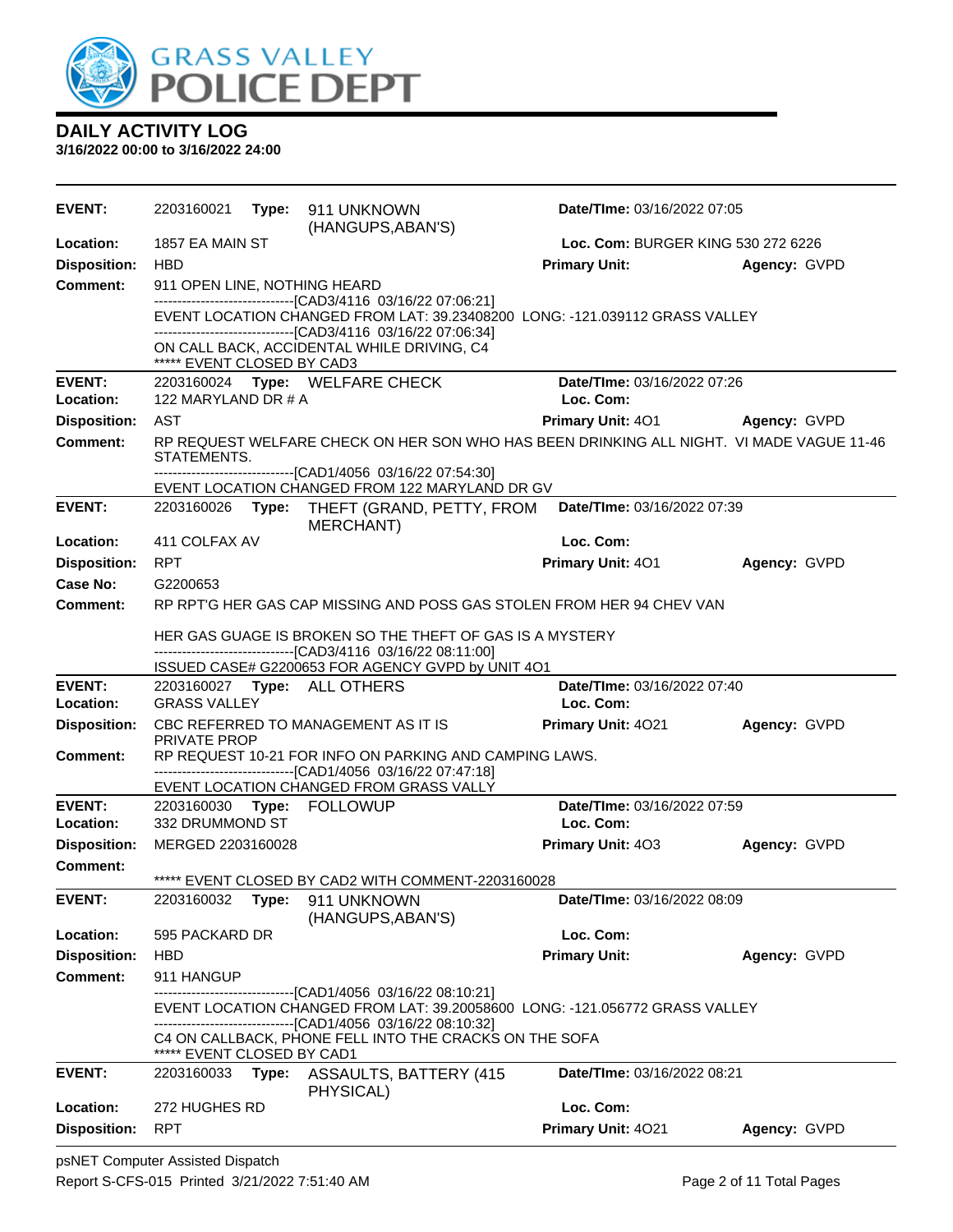

| Case No:            | G2200654                                           |       |                                                                                                                                                                |                                   |                                          |
|---------------------|----------------------------------------------------|-------|----------------------------------------------------------------------------------------------------------------------------------------------------------------|-----------------------------------|------------------------------------------|
| Comment:            |                                                    |       | RP REQ 10-21 REF AN ASSAULT THAT HAPPENED IN HER CHILDHOOD, THINKS THE SU LIVES AT THE LISTED<br>--------------------------------[CAD2/4116 03/16/22 09:24:39] |                                   |                                          |
|                     |                                                    |       | ISSUED CASE# G2200654 FOR AGENCY GVPD by UNIT 4O21                                                                                                             |                                   |                                          |
| <b>EVENT:</b>       |                                                    |       | 2203160035 Type: SUBJECT STOP                                                                                                                                  | Date/TIme: 03/16/2022 08:44       |                                          |
| Location:           | 161 MILL ST                                        |       |                                                                                                                                                                | Loc. Com: BEHIND ASHLEY FURNITURE |                                          |
| <b>Disposition:</b> | CBC SUBJ MOVED ALONG                               |       |                                                                                                                                                                | <b>Primary Unit: 402</b>          | Agency: GVPD                             |
| <b>Comment:</b>     | W/1                                                |       | ----------------------[CAD3/4116 03/16/22 08:45:08]                                                                                                            |                                   |                                          |
|                     |                                                    |       | EVENT LOCATION CHANGED FROM BEHIND ASHLEY FURNITURE                                                                                                            |                                   |                                          |
| <b>EVENT:</b>       |                                                    |       | 2203160037 Type: COMMUNITY POLICING<br><b>ACTION</b>                                                                                                           | Date/TIme: 03/16/2022 08:52       |                                          |
| Location:           | 125 E MAIN ST                                      |       |                                                                                                                                                                | Loc. Com: GRASS VALLEY CITY HALL  |                                          |
| <b>Disposition:</b> | <b>CBC</b>                                         |       |                                                                                                                                                                | <b>Primary Unit: 402</b>          | Agency: GVPD                             |
| <b>Comment:</b>     |                                                    |       | --------------------------------[CAD3/4116 03/16/22 08:53:00]<br>EVENT LOCATION CHANGED FROM CITY HALL                                                         |                                   |                                          |
| <b>EVENT:</b>       | 2203160038                                         |       | Type: TRAFFIC (DUI, PARKING,<br>SPEED, HAZ                                                                                                                     | Date/TIme: 03/16/2022 08:52       |                                          |
| Location:           | 1233 EA MAIN ST                                    |       |                                                                                                                                                                | Loc. Com:                         |                                          |
| <b>Disposition:</b> | CBC SUBJ MOVING ALONG                              |       |                                                                                                                                                                | Primary Unit: 4018                | Agency: GVPD                             |
| <b>Comment:</b>     |                                                    |       | RP RPT'G MOTORHOME BLKING BSN PARKING SPOTS                                                                                                                    |                                   |                                          |
| <b>EVENT:</b>       | 2203160040                                         | Type: | 911 UNKNOWN<br>(HANGUPS, ABAN'S)                                                                                                                               | Date/TIme: 03/16/2022 09:22       |                                          |
| Location:           | 2054 NEVADA CITY HIGHWAY                           |       |                                                                                                                                                                | Loc. Com: SAVE MART               |                                          |
| <b>Disposition:</b> | HBD LOGGED PER 4018                                |       |                                                                                                                                                                | <b>Primary Unit:</b>              | Agency: GVPD                             |
| <b>Comment:</b>     |                                                    |       | 911 ABANDON/PHONE TREE ON CALLBACK<br>***** EVENT CLOSED BY CAD2 WITH COMMENT-LOGGED PER 4018                                                                  |                                   |                                          |
| <b>EVENT:</b>       | 2203160042 Type:                                   |       | <b>ORDINANCES</b><br>(COUNTY/MUNICIPAL)                                                                                                                        | Date/TIme: 03/16/2022 09:29       |                                          |
| Location:           | 265 SUTTON WY                                      |       |                                                                                                                                                                | Loc. Com:                         |                                          |
| <b>Disposition:</b> | <b>CBC</b>                                         |       |                                                                                                                                                                | <b>Primary Unit: 4017</b>         | <b>Agency: GVPD</b>                      |
| <b>Comment:</b>     | <b>SMELL</b>                                       |       | RP RPT'G SMELLING SMOKE FROM THE TRANSIENT CAMP BEHIND THE LISTED. NO SMOKE SEEN, JUST A                                                                       |                                   |                                          |
| <b>EVENT:</b>       | 2203160045                                         |       | Type: PRIVATE PARTY TOW<br><b>REPORT</b>                                                                                                                       | Date/TIme: 03/16/2022 09:44       |                                          |
| Location:           | 314 W MAIN ST                                      |       |                                                                                                                                                                | THE ARTS                          | Loc. Com: NORTHERN CALIFORNIA CENTER FOR |
| <b>Disposition:</b> | <b>HBD</b>                                         |       |                                                                                                                                                                | <b>Primary Unit:</b>              | Agency: GVPD                             |
| <b>Comment:</b>     | <b>PRIVATE PARTY TOW</b>                           |       |                                                                                                                                                                |                                   |                                          |
|                     | FCN/3702207501682<br>*****<br>EVENT CLOSED BY CAD1 |       | ----------------[CAD1/4056_03/16/22_09:46:59]                                                                                                                  |                                   |                                          |
| <b>EVENT:</b>       | 2203160048                                         | Type: | <b>SUBJECT STOP</b>                                                                                                                                            | Date/TIme: 03/16/2022 09:52       |                                          |
| Location:           | <b>GATES PL</b>                                    |       |                                                                                                                                                                | Loc. Com:                         |                                          |
| <b>Disposition:</b> | CBC 98T                                            |       |                                                                                                                                                                | Primary Unit: 4017                | Agency: GVPD                             |
| Comment:            | OUT W/1                                            |       |                                                                                                                                                                |                                   |                                          |
| <b>EVENT:</b>       | 2203160050                                         | Type: | <b>FOOT PATROL</b>                                                                                                                                             | Date/TIme: 03/16/2022 09:59       |                                          |
| Location:           | 115 E BERRYHILL DR # 50                            |       |                                                                                                                                                                | Loc. Com: VALLEY VIEW APARTMENTS  |                                          |
| <b>Disposition:</b> | <b>CBC</b>                                         |       |                                                                                                                                                                | Primary Unit: 4017                | Agency: GVPD                             |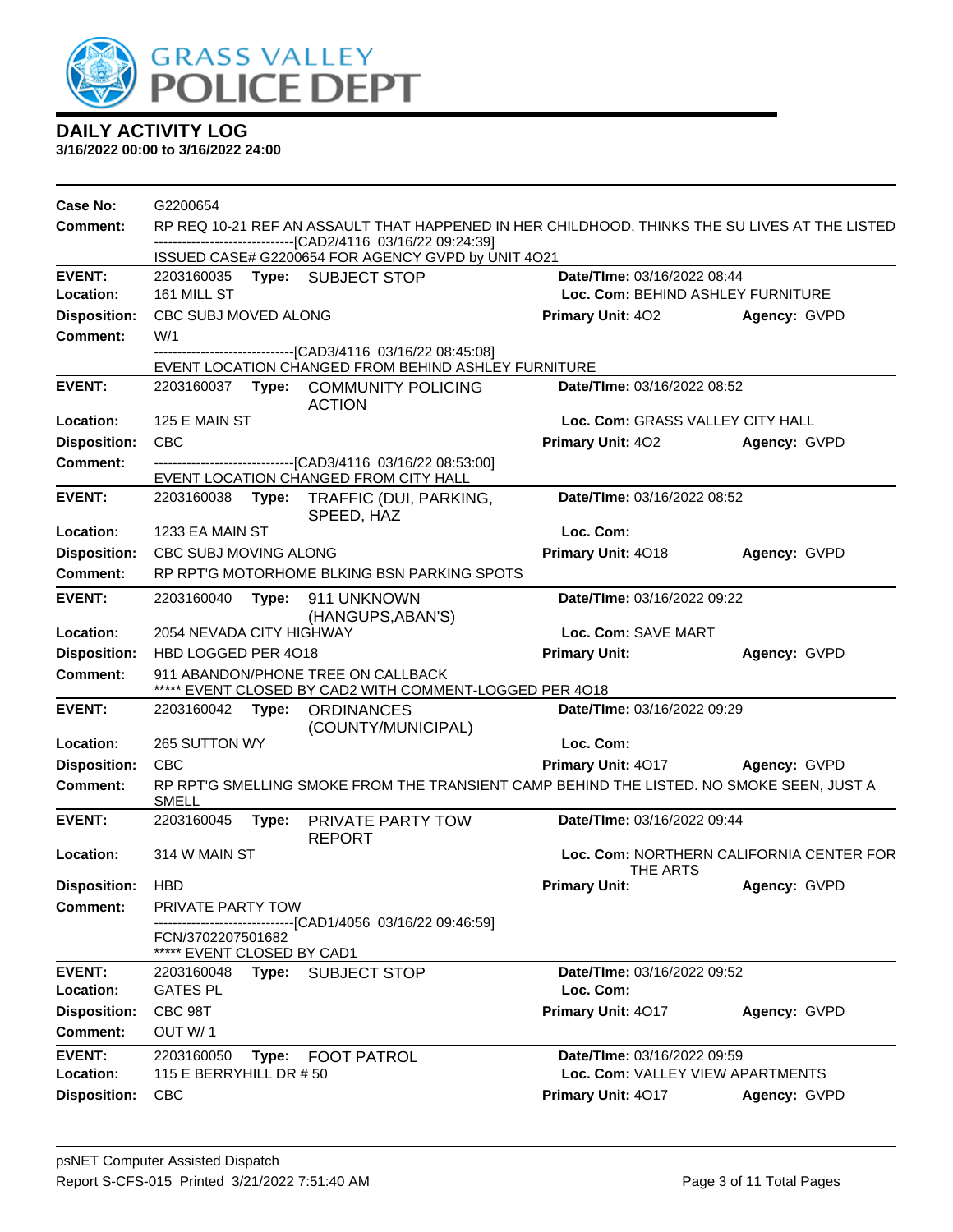

| <b>Comment:</b>                  | WOODED AREA JEO LISTED<br>-------------------------------[CAD2/4116 03/16/22 10:05:12]                                                                                                                              |                                                     |              |
|----------------------------------|---------------------------------------------------------------------------------------------------------------------------------------------------------------------------------------------------------------------|-----------------------------------------------------|--------------|
| <b>EVENT:</b>                    | EVENT LOCATION CHANGED FROM 115 E BERRYHILL DR<br>2203160051 Type: 911 UNKNOWN<br>(HANGUPS, ABAN'S)                                                                                                                 | Date/TIme: 03/16/2022 10:02                         |              |
| Location:                        | 155 GLASSON WY                                                                                                                                                                                                      | Loc. Com: SIERRA NEVADA MEMORIAL<br><b>HOSPITAL</b> |              |
| <b>Disposition:</b>              | <b>HBD</b>                                                                                                                                                                                                          | <b>Primary Unit:</b>                                | Agency: GVPD |
| <b>Comment:</b>                  | 911 ABANDON                                                                                                                                                                                                         |                                                     |              |
|                                  | -------------------------------[CAD2/4116 03/16/22 10:04:02]<br>ON CALL BACK, MSG STATES CALL CANNOT BE COMPLETED AS DIALED, UNABLE TO LEAVE A MSG<br>--------------------------------[CAD2/4116 03/16/22 10:04:50] |                                                     |              |
|                                  | <b>MARK IN ER STATES C4</b><br>***** EVENT CLOSED BY CAD1                                                                                                                                                           |                                                     |              |
| <b>EVENT:</b><br>Location:       | 2203160052 Type: TRAFFIC ACCIDENT<br>49/20 RAMP STATE/SO AUBURN ST                                                                                                                                                  | Date/TIme: 03/16/2022 10:03<br>Loc. Com: NB         |              |
| <b>Disposition:</b>              | <b>RPT</b>                                                                                                                                                                                                          | Primary Unit: 401                                   | Agency: GVPD |
| <b>Case No:</b>                  | G2200655                                                                                                                                                                                                            |                                                     |              |
| Comment:                         | CHP XFER/ 911 RPT'G 1182 OCCURED ON THE RAMP<br>DRK BLU 2006 TOYT COROLLA VS A BLK/RED 2020 CVS 500 MC                                                                                                              |                                                     |              |
|                                  | PARTIES STANDING BY AT THE CHEVRON                                                                                                                                                                                  |                                                     |              |
|                                  | INFO BACK TO CHP FOR RPT                                                                                                                                                                                            |                                                     |              |
|                                  | -------------------------------[CAD1/4056 03/16/22 10:22:02]<br>ISSUED CASE# G2200655 FOR AGENCY GVPD by UNIT 4O1                                                                                                   |                                                     |              |
| <b>EVENT:</b>                    | 2203160056 Type: TRAFFIC (DUI, PARKING,<br>SPEED, HAZ                                                                                                                                                               | Date/TIme: 03/16/2022 10:26                         |              |
| Location:                        | 262 S AUBURN ST                                                                                                                                                                                                     | Loc. Com: BODY WORKS SALON AND SPA                  |              |
| <b>Disposition:</b>              | <b>RPT</b>                                                                                                                                                                                                          | <b>Primary Unit: 402</b>                            | Agency: GVPD |
| <b>Case No:</b>                  | G2200656                                                                                                                                                                                                            |                                                     |              |
| <b>Comment:</b>                  | -------------------------------[CAD1/4056 03/16/22 10:28:07]<br>EVENT LOCATION CHANGED FROM 262 S AUBURN ST.<br>--------------------------------[CAD1/4056 03/16/22 10:32:03]                                       |                                                     |              |
|                                  | TOW ASSIGNED-MMM TOWING, 647 E MAIN ST, GRASS VALLEY, 5302733180,<br>-------------------------------[CAD1/4056 03/16/22 10:32:09]                                                                                   |                                                     |              |
|                                  | 10-39 TRIPLE M, DRIVE TIME                                                                                                                                                                                          |                                                     |              |
|                                  | --------------------------------[CAD2/4116 03/16/22 10:33:43]<br>ISSUED CASE# G2200656 FOR AGENCY GVPD by UNIT 4O2<br>-------------------------------[CAD2/4116 03/16/22 11:59:32]                                  |                                                     |              |
|                                  | FCN/3702207502412                                                                                                                                                                                                   |                                                     |              |
| <b>EVENT:</b>                    | 2203160058<br>Type:<br><b>THREATS</b>                                                                                                                                                                               | Date/TIme: 03/16/2022 10:29                         |              |
| Location:<br><b>Disposition:</b> | 1012 SUTTON WY<br><b>CBC</b>                                                                                                                                                                                        | Loc. Com:<br>Primary Unit: 4021                     | Agency: GVPD |
| <b>Comment:</b>                  | RP REPORTING THREATS VIA TEXT MESSAGES REQUESTING 10-21.                                                                                                                                                            |                                                     |              |
|                                  | -------------------------------[4O21/MDT 03/16/22 10:43]                                                                                                                                                            |                                                     |              |
| <b>EVENT:</b>                    | LEFT VM<br>2203160064<br>Type: FRAUD                                                                                                                                                                                | Date/TIme: 03/16/2022 10:59                         |              |
| Location:                        | 10670 GREY GOOSE LN                                                                                                                                                                                                 | Loc. Com:                                           |              |
| <b>Disposition:</b>              | <b>RPT</b>                                                                                                                                                                                                          | Primary Unit: 4021                                  | Agency: GVPD |
| <b>Case No:</b>                  | G2200659                                                                                                                                                                                                            |                                                     |              |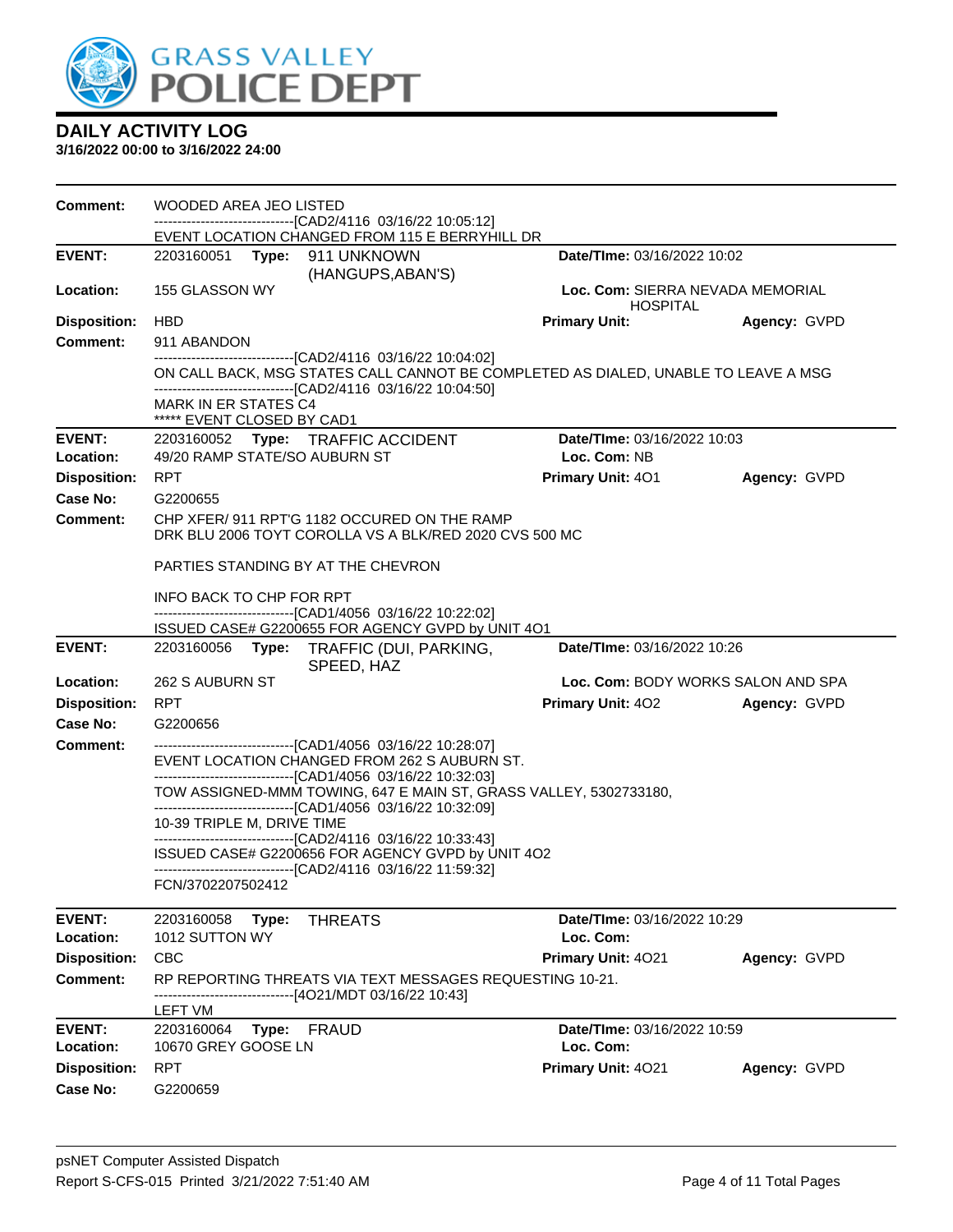

| <b>Comment:</b>     | RP REQ 10-21 REG BANK FRAUD        |                                                                                                                                                                                                                |                                 |              |
|---------------------|------------------------------------|----------------------------------------------------------------------------------------------------------------------------------------------------------------------------------------------------------------|---------------------------------|--------------|
|                     |                                    | ------------------------------[CAD4/4024_03/16/22 11:15:02]<br>PER 1P23 FRAUD HAPPENED IN CITY LIMITS OF GV VI IS GOING TO GV OFFICE.                                                                          |                                 |              |
|                     |                                    | ---------------------------------[CAD1/4056 03/16/22 11:50:13]                                                                                                                                                 |                                 |              |
|                     |                                    | ISSUED CASE# G2200659 FOR AGENCY GVPD by UNIT 4O21                                                                                                                                                             |                                 |              |
| <b>EVENT:</b>       |                                    | 2203160067 Type: THEFT (GRAND, PETTY, FROM<br>MERCHANT)                                                                                                                                                        | Date/TIme: 03/16/2022 11:02     |              |
| Location:           | EA MAIN ST/IDAHO MARYLAND RD       |                                                                                                                                                                                                                | Loc. Com:                       |              |
| <b>Disposition:</b> | <b>CBC ONLINE RPT</b>              |                                                                                                                                                                                                                | Primary Unit: 4021 Agency: GVPD |              |
| <b>Comment:</b>     |                                    | RP REPORTING \$2000.00 STOLEN OUT OF HER UNLOCKED VEHICLE. RP REQUEST 10-21 FOR REPORT.                                                                                                                        |                                 |              |
|                     | UNLOCKED-NO FORCED ENTRY           | ------------------------------[4O21/MDT 03/16/22 11:21]<br>RP SAID SHE WOULD FILE ONLINE REPORT NEGATIVE SUSPECT LEADS AND SHE LEFT VEHICLE                                                                    |                                 |              |
| <b>EVENT:</b>       |                                    | 2203160068 Type: SUBJECT STOP                                                                                                                                                                                  | Date/TIme: 03/16/2022 11:03     |              |
| Location:           | 1100 BLK SUTTON WY                 |                                                                                                                                                                                                                | Loc. Com: ACROSS FROM GOODWILL  |              |
| <b>Disposition:</b> | CBC 98T                            |                                                                                                                                                                                                                | <b>Primary Unit: 4018</b>       | Agency: GVPD |
| Comment:            | OUT W/3                            |                                                                                                                                                                                                                |                                 |              |
|                     |                                    | ---------------------------------[CAD2/4116 03/16/22 11:03:53]<br>EVENT LOCATION CHANGED FROM 1100 BLK SUTTON WAY ACROSS FROM GOODWILL                                                                         |                                 |              |
| <b>EVENT:</b>       |                                    | 2203160071    Type: 911    UNKNOWN                                                                                                                                                                             | Date/TIme: 03/16/2022 11:11     |              |
| Location:           | LAT: 39.23222600 LONG: -121.041237 | (HANGUPS, ABAN'S)                                                                                                                                                                                              | Loc. Com:                       |              |
| <b>Disposition:</b> | <b>HBD</b>                         |                                                                                                                                                                                                                | <b>Primary Unit:</b>            | Agency: GVPD |
| <b>Comment:</b>     |                                    | 911 OPEN LINE, FEMALE HEARD SAYING "ITS CALLING 911 AND I DON'T KNOW WHY", SOUNDED C4                                                                                                                          |                                 |              |
|                     | UNABLE TO CALL NUMBER BACK         | -------------------------------[CAD2/4116 03/16/22 11:11:25]                                                                                                                                                   |                                 |              |
|                     | ***** EVENT CLOSED BY CAD1         |                                                                                                                                                                                                                |                                 |              |
| <b>EVENT:</b>       |                                    | 2203160083 Type: TRAFFIC (DUI, PARKING,<br>SPEED, HAZ                                                                                                                                                          | Date/TIme: 03/16/2022 11:52     |              |
| Location:           | 205 S CHURCH ST                    |                                                                                                                                                                                                                | Loc. Com: CHASE 530 274 3030    |              |
| <b>Disposition:</b> | ARA                                |                                                                                                                                                                                                                | <b>Primary Unit: 401</b>        | Agency: GVPD |
| <b>Case No:</b>     | G2200660                           |                                                                                                                                                                                                                |                                 |              |
| Comment:            |                                    | EMPLOYEE AT THE BANK REPORTING A CUSTOMER HIT ANOTHER CAR IN THE PARKING LOT. SU IS IN THE<br>BANK POSS 23152. SU VEHICLE IS A KIA CA 6EXS497<br>--------------------------------[CAD1/4056 03/16/22 12:03:59] |                                 |              |
|                     | 10-39 CALFIRE FOR MED CHKOUT       | -------------------------------[CAD2/4116 03/16/22 12:11:38]                                                                                                                                                   |                                 |              |
|                     |                                    | ISSUED CASE# G2200660 FOR AGENCY GVPD by UNIT 4O1<br>-------------------------------[CAD1/4056 03/16/22 12:24:21]                                                                                              |                                 |              |
|                     |                                    | 10-39 PHLEB THEY WILL CALL WITH ETA                                                                                                                                                                            |                                 |              |
|                     |                                    | -------------------------------[CAD3/3980 03/16/22 12:28:07]<br>TOW ASSIGNED-KILROYS, 800 E MAIN ST, GRASS VALLEY, 5302733495,                                                                                 |                                 |              |
|                     | ETA DRIVE TIME                     | -------------------------------[CAD3/3980 03/16/22 12:28:19]                                                                                                                                                   |                                 |              |
|                     |                                    | -------------------------------[CAD1/4056 03/16/22 12:29:37]<br>PHLEB IS UNAVAIL. THEY ADV SNMH CAN DO THE DRAW                                                                                                |                                 |              |
|                     | FCN/3702207502669                  | -------------------------------[CAD2/4116 03/16/22 12:57:21]                                                                                                                                                   |                                 |              |
|                     | PHLEBOTOMIST AT 1414 HRS.          | -------------------------------[4O2/MDT 03/16/22 14:30]                                                                                                                                                        |                                 |              |
|                     | C&R @ ER, 1420 HRS.                |                                                                                                                                                                                                                |                                 |              |
| <b>EVENT:</b>       | 2203160084<br>Type:                | <b>CITIZEN ASSIST (CIVIL</b>                                                                                                                                                                                   | Date/TIme: 03/16/2022 11:52     |              |
| <b>Disposition:</b> | <b>CBC</b>                         | STANDBY'S, LOCKOUT                                                                                                                                                                                             | Primary Unit: 4017              | Agency: GVPD |
|                     | psNET Computer Assisted Dispatch   |                                                                                                                                                                                                                |                                 |              |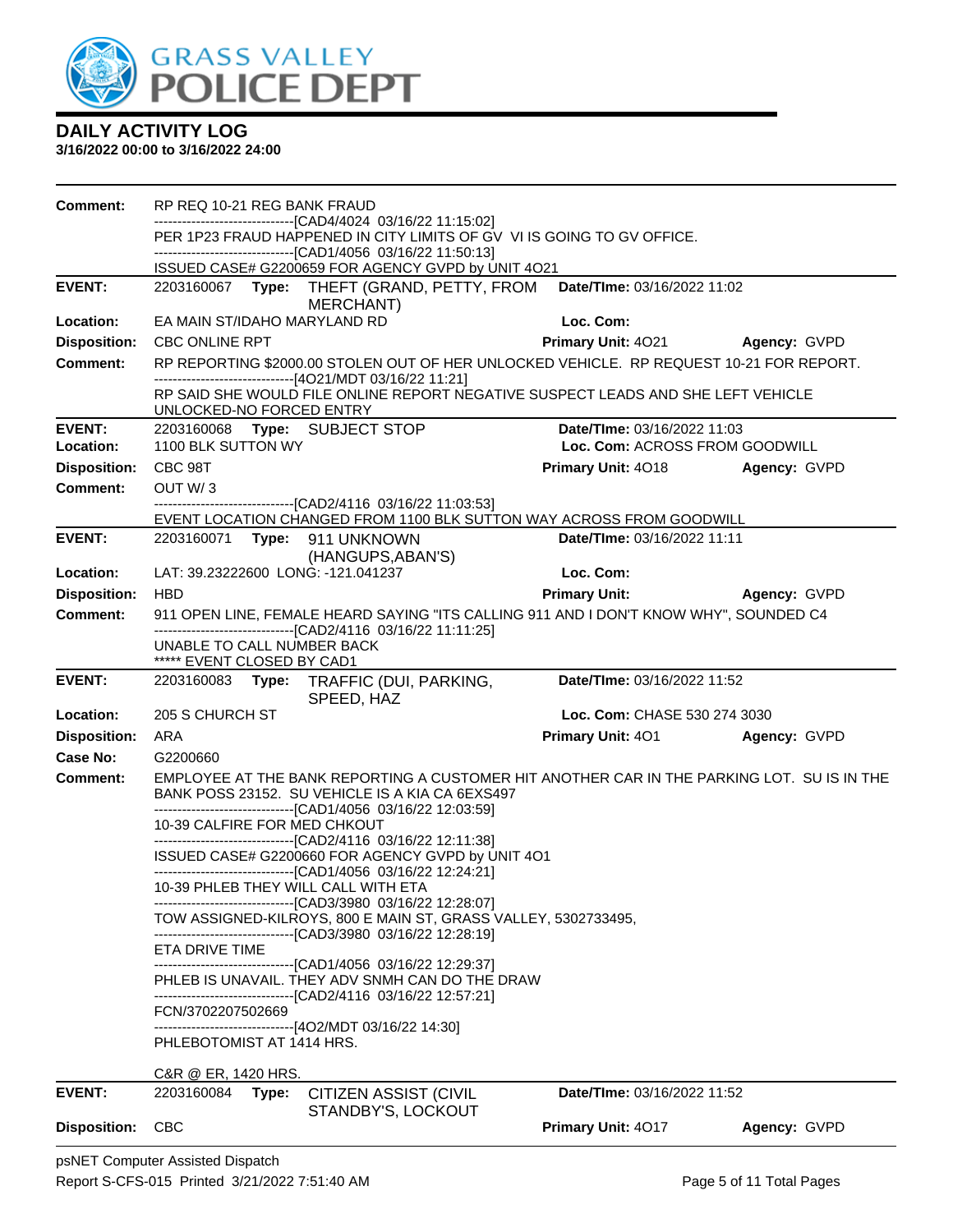

| Comment:                   |                                                                                                                                                                                                                                                                                                                                                    |                                                                                          |              |  |  |
|----------------------------|----------------------------------------------------------------------------------------------------------------------------------------------------------------------------------------------------------------------------------------------------------------------------------------------------------------------------------------------------|------------------------------------------------------------------------------------------|--------------|--|--|
| <b>EVENT:</b>              | 2203160085<br>Type: VANDALISM                                                                                                                                                                                                                                                                                                                      | Date/TIme: 03/16/2022 12:03                                                              |              |  |  |
| Location:                  | 104 KENDALL ST                                                                                                                                                                                                                                                                                                                                     | Loc. Com:                                                                                |              |  |  |
| <b>Disposition:</b>        | CBC RP REFERRED TO ONLINE REPORT                                                                                                                                                                                                                                                                                                                   | Primary Unit: 4021<br>Agency: GVPD                                                       |              |  |  |
| <b>Comment:</b>            | RP REPORTING VANDALISM TO HIS VEHICLE REQUEST 10-21.                                                                                                                                                                                                                                                                                               |                                                                                          |              |  |  |
| <b>EVENT:</b>              | 2203160093<br>Type:<br><b>SUSPICIOUS CIRCUMSTANCE</b><br>(VEHICLE, PERSON                                                                                                                                                                                                                                                                          | Date/TIme: 03/16/2022 12:25                                                              |              |  |  |
| Location:                  | 290 SIERRA COLLEGE DR                                                                                                                                                                                                                                                                                                                              | Loc. Com: BRIAR PATCH FOOD                                                               |              |  |  |
| <b>Disposition:</b>        | <b>CBC WAITING FOR TOW</b>                                                                                                                                                                                                                                                                                                                         | Primary Unit: 4017                                                                       | Agency: GVPD |  |  |
| <b>Comment:</b>            | RP REPORTING A BRINK ARMOR TRUCK WITH ITS HOOD UP. RP THINKS ITS SUSPICIOUS                                                                                                                                                                                                                                                                        |                                                                                          |              |  |  |
| <b>EVENT:</b><br>Location: | 2203160095<br>Type: FOLLOWUP<br>321 DORSEY DR # 8                                                                                                                                                                                                                                                                                                  | Date/TIme: 03/16/2022 12:28<br>Loc. Com: GRASS VALLEY SENIOR CENTER<br><b>APARTMENTS</b> |              |  |  |
| <b>Disposition:</b>        | CBC                                                                                                                                                                                                                                                                                                                                                | Primary Unit: 4017                                                                       | Agency: GVPD |  |  |
| <b>Comment:</b>            | SIERRA NEVADA AMB SUP REQ 10-21 REF CASE G2200649                                                                                                                                                                                                                                                                                                  |                                                                                          |              |  |  |
| EVENT:<br>Location:        | 2203160098<br>Type:<br><b>VEHICLE STOP</b><br>234 S AUBURN ST                                                                                                                                                                                                                                                                                      | Date/TIme: 03/16/2022 12:34<br>Loc. Com: CHEVRON                                         |              |  |  |
| <b>Disposition:</b>        | RPT DRIVER CITED VEH TOWED                                                                                                                                                                                                                                                                                                                         | Primary Unit: 4D10                                                                       | Agency: GVPD |  |  |
| Case No:                   | G2200661                                                                                                                                                                                                                                                                                                                                           |                                                                                          |              |  |  |
| <b>Comment:</b>            | License: 3KVU882                                                                                                                                                                                                                                                                                                                                   |                                                                                          |              |  |  |
|                            | --------------------------------[CAD2/4116 03/16/22 12:40:39]<br>ISSUED CASE# G2200661 FOR AGENCY GVPD by UNIT 4D10<br>-------------------------------[CAD2/4116 03/16/22 12:41:05]<br>EVENT LOCATION CHANGED FROM CHEVRON S AUBURN                                                                                                                |                                                                                          |              |  |  |
|                            | --------------------------------[CAD1/4056 03/16/22 12:42:03]<br>TOW ASSIGNED-CELESTIAL VALLEY TOWING, 875 IDAHO MARYLAND DR, GRASS VALLEY, 5302723353,<br>-------------------------------[CAD1/4056 03/16/22 12:42:15]<br>10-39 CELESTIAL VALLEY, DRIVE TIME<br>-------------------------------[CAD1/4056 03/16/22 13:40:10]<br>FCN/3702207502884 |                                                                                          |              |  |  |
| <b>EVENT:</b>              | 2203160104 Type:<br>VEH CITES, VIN, TOWS, DUI                                                                                                                                                                                                                                                                                                      | Date/TIme: 03/16/2022 12:55                                                              |              |  |  |
| Location:                  | HANSEN WY/BANK ST                                                                                                                                                                                                                                                                                                                                  | Loc. Com:                                                                                |              |  |  |
| <b>Disposition:</b>        | <b>CBC VERBAL WARNING</b>                                                                                                                                                                                                                                                                                                                          | Primary Unit: 4017                                                                       | Agency: GVPD |  |  |
| <b>Comment:</b>            | OW VEH 4HOW553<br>--------------------------[CAD1/4056_03/16/22 12:55:46]<br>EVENT LOCATION CHANGED FROM HANSEN/BANK                                                                                                                                                                                                                               |                                                                                          |              |  |  |
| <b>EVENT:</b>              | 2203160106<br>Type:<br><b>SUBJECT STOP</b>                                                                                                                                                                                                                                                                                                         | Date/TIme: 03/16/2022 13:03                                                              |              |  |  |
| Location:                  | 1145 SUTTON WY                                                                                                                                                                                                                                                                                                                                     | Loc. Com:                                                                                |              |  |  |
| <b>Disposition:</b>        | CBC 98T, TRASH COLLECTED                                                                                                                                                                                                                                                                                                                           | Primary Unit: 4017                                                                       | Agency: GVPD |  |  |
| <b>Comment:</b>            | OW <sub>2</sub>                                                                                                                                                                                                                                                                                                                                    |                                                                                          |              |  |  |
|                            | -----------------[CAD1/4056 03/16/22 13:03:49]<br>EVENT LOCATION CHANGED FROM 1145 SUTTON                                                                                                                                                                                                                                                          |                                                                                          |              |  |  |
| <b>EVENT:</b>              | 2203160107<br><b>THREATS</b><br>Type:                                                                                                                                                                                                                                                                                                              | Date/TIme: 03/16/2022 13:04                                                              |              |  |  |
| Location:                  | 1012 SUTTON WY                                                                                                                                                                                                                                                                                                                                     | Loc. Com:                                                                                |              |  |  |
| <b>Disposition:</b>        | CBC                                                                                                                                                                                                                                                                                                                                                | Primary Unit: 4018                                                                       | Agency: GVPD |  |  |
| <b>Comment:</b>            | RP CALLED BACK, REPORTING THREATS VIA TEXT MESSAGES REQUESTING 10-21.                                                                                                                                                                                                                                                                              |                                                                                          |              |  |  |
| <b>EVENT:</b><br>Location: | 2203160109<br>Type:<br>SERVICE, CIVIL, SUBPOENA<br>334 COLUMBIA AV                                                                                                                                                                                                                                                                                 | Date/TIme: 03/16/2022 13:24<br>Loc. Com:                                                 |              |  |  |
| <b>Disposition:</b>        | <b>CNOP</b>                                                                                                                                                                                                                                                                                                                                        | Primary Unit: 4D13                                                                       | Agency: GVPD |  |  |
|                            |                                                                                                                                                                                                                                                                                                                                                    |                                                                                          |              |  |  |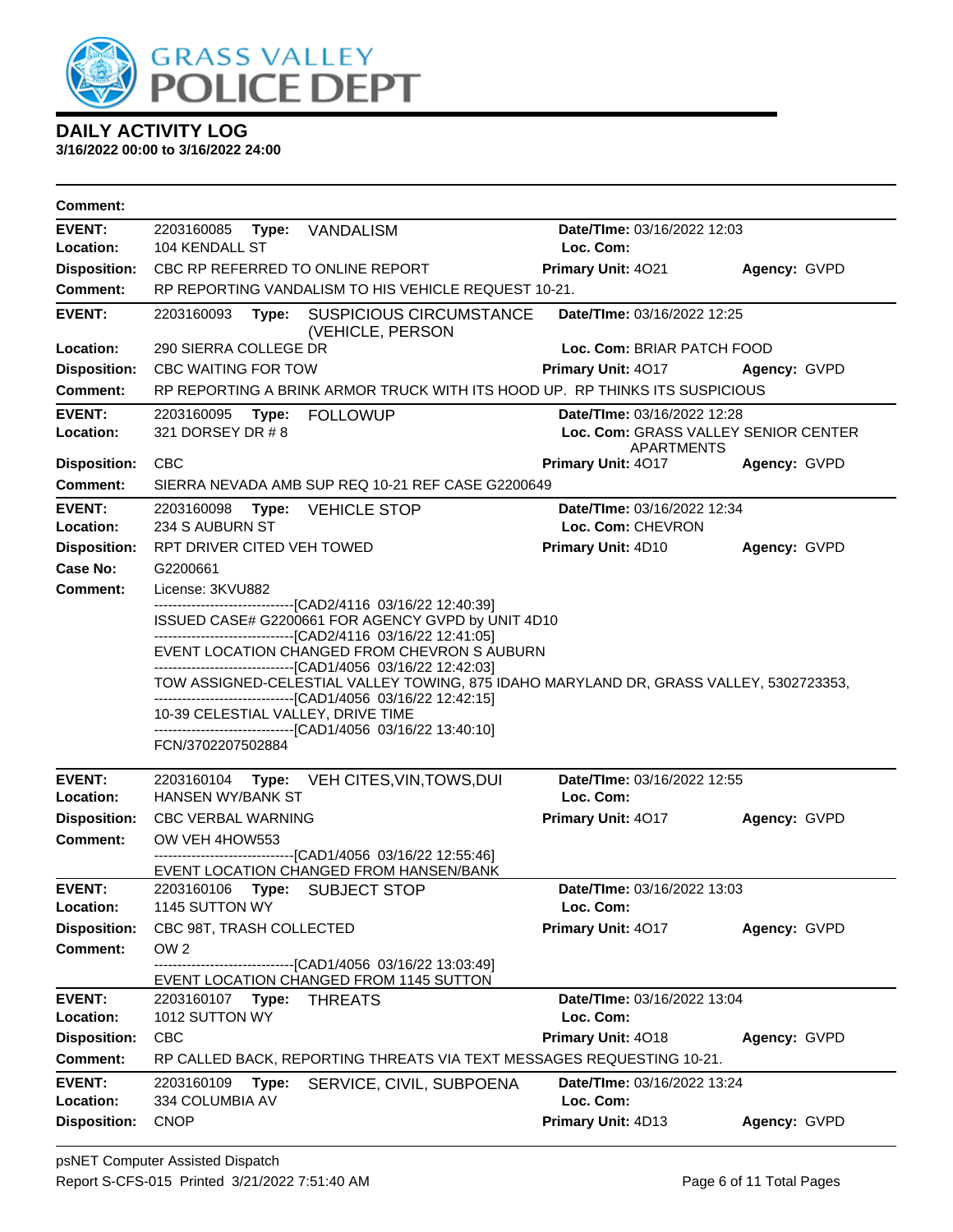

**3/16/2022 00:00 to 3/16/2022 24:00**

| <b>Comment:</b>                 | --------------------------------[CAD3/3980 03/16/22 13:25:15]<br>EVENT LOCATION CHANGED FROM 334 COLUMBIA AV                                                                                                                                                                                                                                                                                                                                                                                                                      |                                                          |              |
|---------------------------------|-----------------------------------------------------------------------------------------------------------------------------------------------------------------------------------------------------------------------------------------------------------------------------------------------------------------------------------------------------------------------------------------------------------------------------------------------------------------------------------------------------------------------------------|----------------------------------------------------------|--------------|
| <b>EVENT:</b>                   | 2203160111 Type: VANDALISM                                                                                                                                                                                                                                                                                                                                                                                                                                                                                                        | Date/TIme: 03/16/2022 13:28                              |              |
| Location:                       | 210 SUTTON WY # 208                                                                                                                                                                                                                                                                                                                                                                                                                                                                                                               | Loc. Com:                                                |              |
| <b>Disposition:</b>             | <b>RPT</b>                                                                                                                                                                                                                                                                                                                                                                                                                                                                                                                        | <b>Primary Unit: 4K6</b>                                 | Agency: GVPD |
| Case No:                        | G2200663                                                                                                                                                                                                                                                                                                                                                                                                                                                                                                                          |                                                          |              |
| Comment:                        | CHP XFR/ 911 RP RPTNG ROCKS WERE THROWN, DECLINED MEDICAL, RP WAS NOT COOPERATIVE IN<br>PROVIDING INFORMATION TO DISPATCH, HE STATED ROCKS WERE THROWN, HE WAS REPORTING FOR HIS<br>"LADY FRIEND" AND THE GIRLS WERE SCARED. RP STATES SUBJS WHO THREW THE ROCKS ARE NO<br>LONGER ON SCENE<br>---------------------------------[CAD1/4056 03/16/22 13:51:04]<br>ISSUED CASE# G2200663 FOR AGENCY GVPD by UNIT 4K6<br>-------------------------------[CAD1/4056 03/16/22 13:51:46]<br>EVENT LOCATION CHANGED FROM 210 SUTTON WY GV |                                                          |              |
| <b>EVENT:</b>                   | 2203160115 Type: FRAUD                                                                                                                                                                                                                                                                                                                                                                                                                                                                                                            | Date/TIme: 03/16/2022 13:33                              |              |
| Location:                       | <b>460 BRUNSWICK RD</b>                                                                                                                                                                                                                                                                                                                                                                                                                                                                                                           | Loc. Com: INF WEST AMERICA BANK                          |              |
| <b>Disposition:</b><br>Case No: | <b>RPT</b><br>G2200665                                                                                                                                                                                                                                                                                                                                                                                                                                                                                                            | <b>Primary Unit: 4017</b>                                | Agency: GVPD |
| Comment:                        | RP RPTG HE WAS SOLD FAKE JEWELRY OUT OF A VEH, REQG 1021<br>-------------------------------[CAD1/4056 03/16/22 14:38:04]<br>ISSUED CASE# G2200665 FOR AGENCY GVPD by UNIT 4O17                                                                                                                                                                                                                                                                                                                                                    |                                                          |              |
| <b>EVENT:</b>                   | 2203160119<br>Type: ANIMALS (ABUSE, LOOSE,<br>FOUND, INJURED)                                                                                                                                                                                                                                                                                                                                                                                                                                                                     | Date/TIme: 03/16/2022 14:05                              |              |
| Location:                       | 124 ARCADIA DR                                                                                                                                                                                                                                                                                                                                                                                                                                                                                                                    | Loc. Com:                                                |              |
| <b>Disposition:</b>             | <b>CBC</b>                                                                                                                                                                                                                                                                                                                                                                                                                                                                                                                        | Primary Unit: 4Z32                                       | Agency: GVPD |
| <b>Comment:</b>                 | STRAY DOG                                                                                                                                                                                                                                                                                                                                                                                                                                                                                                                         |                                                          |              |
|                                 | -------------------------------[CAD1/4056 03/16/22 14:11:00]<br>EVENT LOCATION CHANGED FROM 132 ARCADIA                                                                                                                                                                                                                                                                                                                                                                                                                           |                                                          |              |
| <b>EVENT:</b>                   | 2203160123<br>Type:<br><b>WEAPONS (BRANDISH, PROM</b><br>SHOOTING, ANY                                                                                                                                                                                                                                                                                                                                                                                                                                                            | Date/TIme: 03/16/2022 14:20                              |              |
| Location:                       | 1000 PLAZA DR                                                                                                                                                                                                                                                                                                                                                                                                                                                                                                                     | Loc. Com: SIERRA CENTRAL CREDIT UNION                    |              |
| <b>Disposition:</b>             |                                                                                                                                                                                                                                                                                                                                                                                                                                                                                                                                   | Primary Unit: 4018                                       | Agency: GVPD |
| Case No:                        | G2200664                                                                                                                                                                                                                                                                                                                                                                                                                                                                                                                          |                                                          |              |
| Comment:                        | 911 RPTNG MALE TRANSIENT HOLDING A KNIFE NEAR THE ATM, APPEARS TO BE STANDING IN DEFENSIVE<br>POSITION AS IF HE WERE GUARDING THE ATM. NO SUBJS OUT NEAR THE MALE. RP STATES SUBJ IS NOW<br>BENDING OVER LOOKING AT THE GROUND<br>----------------------------------[CAD2/4116_03/16/22_14:22:13]                                                                                                                                                                                                                                 |                                                          |              |
|                                 | WMA, ORANGE BANDANA ON HIS HAND, BLK HEAVY JACKET WITH A HOOD, BLU JEANS, HIGH TOP TAN<br><b>BOOTS</b>                                                                                                                                                                                                                                                                                                                                                                                                                            |                                                          |              |
|                                 | ------------------------------[CAD2/4116 03/16/22 14:22:51]<br>RP STATES SUBJ IS SITTING ON LIGHT POST TALKING TO HIMSELF, STILL NEAR THE ATM, RP CANNOT SEE<br>THE ITEM IN SUBJS HAND<br>-------------------------------[CAD1/4056 03/16/22 14:32:45]                                                                                                                                                                                                                                                                            |                                                          |              |
|                                 | ISSUED CASE# G2200664 FOR AGENCY GVPD by UNIT 4K6                                                                                                                                                                                                                                                                                                                                                                                                                                                                                 |                                                          |              |
| <b>EVENT:</b><br>Location:      | 2203160125 Type: TRESPASS<br><b>119 EA MCKNIGHT WY</b>                                                                                                                                                                                                                                                                                                                                                                                                                                                                            | Date/TIme: 03/16/2022 14:25<br>Loc. Com: IH PARTS MERICA |              |
| <b>Disposition:</b>             | <b>CBC</b>                                                                                                                                                                                                                                                                                                                                                                                                                                                                                                                        | <b>Primary Unit: 401</b>                                 | Agency: GVPD |
| <b>Comment:</b>                 | RP REQG 1021 REGARDING ONGOING 602 BY TRANSIENTS<br>--------------------------------[CAD1/4056 03/16/22 14:55:30]                                                                                                                                                                                                                                                                                                                                                                                                                 |                                                          |              |
|                                 | EVENT LOCATION CHANGED FROM 119 WE MCKNIGHT WY GV                                                                                                                                                                                                                                                                                                                                                                                                                                                                                 |                                                          |              |
| <b>EVENT:</b>                   | 2203160126 Type: VANDALISM                                                                                                                                                                                                                                                                                                                                                                                                                                                                                                        | Date/TIme: 03/16/2022 14:29                              |              |
| Location:                       | 135 COLFAX AV                                                                                                                                                                                                                                                                                                                                                                                                                                                                                                                     | Loc. Com: BACK PORCH MARKET                              |              |
|                                 | Disposition: CIT JS CITED AND RELEASED                                                                                                                                                                                                                                                                                                                                                                                                                                                                                            | Primary Unit: 4018                                       | Agency: GVPD |

psNET Computer Assisted Dispatch Report S-CFS-015 Printed 3/21/2022 7:51:40 AM Page 7 of 11 Total Pages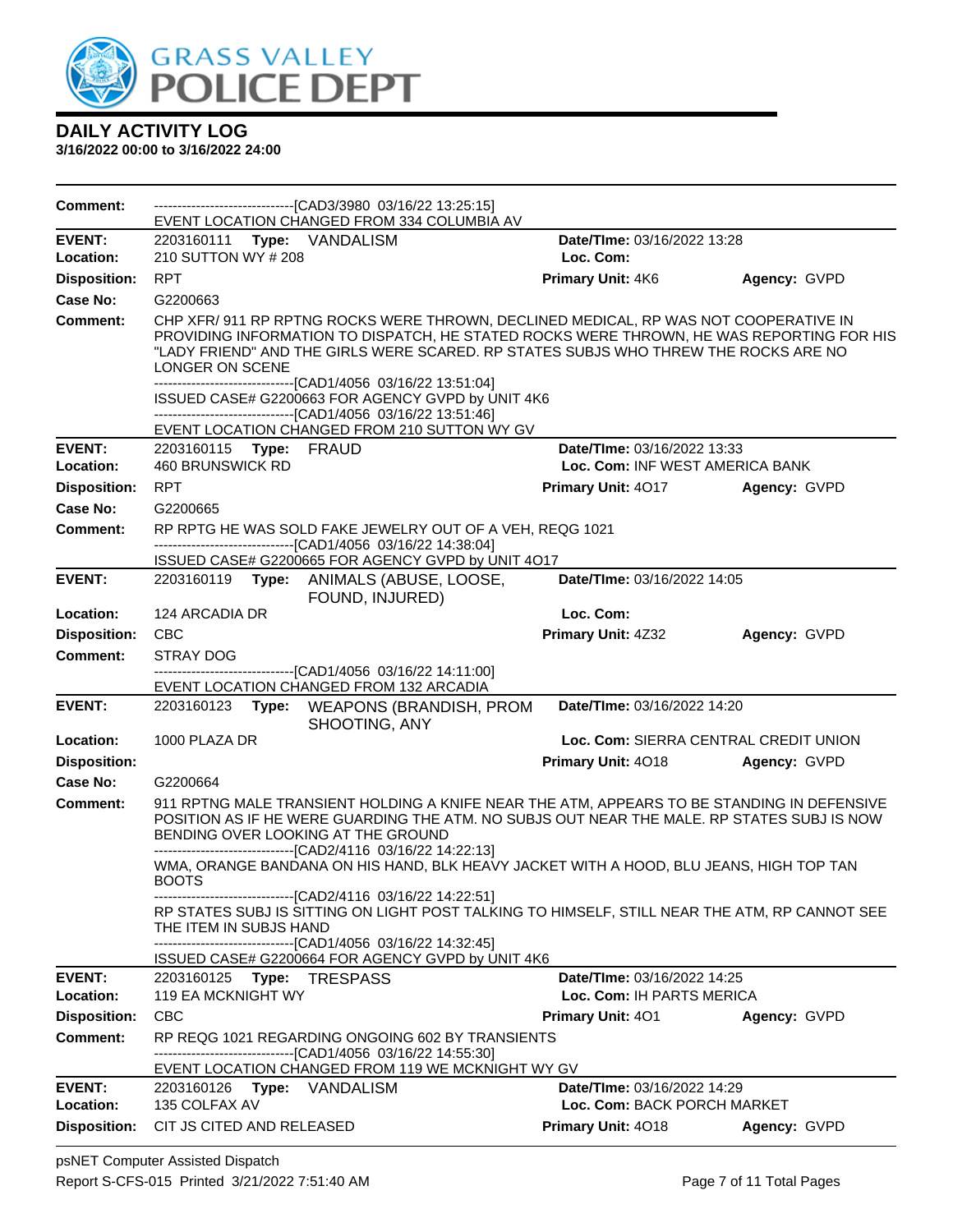

| Case No:            | G2200666                                                                                                                                                                                                                                                           |       |                                                                                                                                                                                                                                                                                                                                                                       |                                     |                                          |
|---------------------|--------------------------------------------------------------------------------------------------------------------------------------------------------------------------------------------------------------------------------------------------------------------|-------|-----------------------------------------------------------------------------------------------------------------------------------------------------------------------------------------------------------------------------------------------------------------------------------------------------------------------------------------------------------------------|-------------------------------------|------------------------------------------|
| <b>Comment:</b>     | <b>PAST</b>                                                                                                                                                                                                                                                        |       | RP RECEIVING THIRD HAND INFORMATION FROM NEIGHBOR WHO CALLED RP TO SAY 3 TEENS<br>VANDALIZED RPS BUILDING. RP STATES JUV ARE AT THE CHARTER SCHOOL BEHIND RPS BUSINESS, 2<br>DARK HAIRED GIRLS, 1 GIRL WITH REDDISH HAIR, NO FURTHER INFO. RP STATES HE DOES NOT WANT TO<br>GET CLOSER IN FEAR OF THE GIRLS SEEING HIM. RP STATES BUSINESS HAS BEEN VANDALIZED IN THE |                                     |                                          |
|                     |                                                                                                                                                                                                                                                                    |       | -------------------------------[CAD2/4116 03/16/22 14:39:40]                                                                                                                                                                                                                                                                                                          |                                     |                                          |
| <b>EVENT:</b>       | 2203160128                                                                                                                                                                                                                                                         |       | ISSUED CASE# G2200666 FOR AGENCY GVPD by UNIT 4O18<br>Type: DRUGS (ANY NARCOTIC                                                                                                                                                                                                                                                                                       | Date/TIme: 03/16/2022 14:41         |                                          |
|                     |                                                                                                                                                                                                                                                                    |       | RELATED OFFENSE)                                                                                                                                                                                                                                                                                                                                                      |                                     |                                          |
| Location:           | 2094 NEVADA CITY HY                                                                                                                                                                                                                                                |       |                                                                                                                                                                                                                                                                                                                                                                       | Loc. Com: DUTCH BROTHERS            |                                          |
| <b>Disposition:</b> | PEN MSG LEFT                                                                                                                                                                                                                                                       |       |                                                                                                                                                                                                                                                                                                                                                                       | <b>Primary Unit: 4017</b>           | Agency: GVPD                             |
| Comment:            |                                                                                                                                                                                                                                                                    |       | 911 RP RPTNG HE HAS BEEN WATCHING A MALE SELLING DRUGS OUT OF A MOTOR HOME ALL MORNING.<br>MOTORHOME TAN TOP AND BLK BOTTOMS. RP STATES ONE MALE WITH SUNGLASSES, A PURPLE JACKET,<br>BLU MASK, SUBJ GOING IN AND OUT AND MEETING WITH SUBJS                                                                                                                          |                                     |                                          |
| <b>EVENT:</b>       | 2203160129                                                                                                                                                                                                                                                         | Type: | TRAFFIC (DUI, PARKING,<br>SPEED, HAZ                                                                                                                                                                                                                                                                                                                                  | Date/TIme: 03/16/2022 14:43         |                                          |
| Location:           | WE MCKNIGHT WY/49                                                                                                                                                                                                                                                  |       |                                                                                                                                                                                                                                                                                                                                                                       | Loc. Com:                           |                                          |
| <b>Disposition:</b> |                                                                                                                                                                                                                                                                    |       | INF PER 402, NOT GOING TO FALL                                                                                                                                                                                                                                                                                                                                        | <b>Primary Unit:</b>                | Agency: GVPD                             |
| <b>Comment:</b>     |                                                                                                                                                                                                                                                                    |       | RP RPTG THE OVERPASS WAS JUST SHAKING LIKE IT WAS GOING TO COLLAPSE<br>***** EVENT CLOSED BY CAD1 WITH COMMENT-PER 4O2, NOT GOING TO FALL                                                                                                                                                                                                                             |                                     |                                          |
| <b>EVENT:</b>       | 2203160134                                                                                                                                                                                                                                                         | Type: | <b>SUSPICIOUS CIRCUMSTANCE</b><br>(VEHICLE, PERSON                                                                                                                                                                                                                                                                                                                    | Date/TIme: 03/16/2022 14:57         |                                          |
| Location:           | 225 S AUBURN ST                                                                                                                                                                                                                                                    |       |                                                                                                                                                                                                                                                                                                                                                                       | <b>CHARTER</b>                      | Loc. Com: HENNESSY SCHOOL / GRASS VALLEY |
| <b>Disposition:</b> | <b>CBC JUST A BOWL</b>                                                                                                                                                                                                                                             |       |                                                                                                                                                                                                                                                                                                                                                                       | <b>Primary Unit: 401</b>            | Agency: GVPD                             |
| <b>Comment:</b>     | RP REPORTING A SUSPICIOUS MALE WEARING BLUE JEANS WITH LONG HAIR. RP SAID SUBJECT WAS<br>HOLDING AN UNKNOWN OBJECT. RP SAID MALE WAS PASSING GRASS VALLEY CHARTER SCHOOL<br><b>WALKING SOUTH.</b><br>--------------------------------[CAD2/4116 03/16/22 15:11:00] |       |                                                                                                                                                                                                                                                                                                                                                                       |                                     |                                          |
|                     | HAIR, BLK CLOTHING                                                                                                                                                                                                                                                 |       | 911 RPTNG MALE SUBJ SWINGING A PICK AT AND HITTING THE GROUND AND A POLE. WMA LONG BRO                                                                                                                                                                                                                                                                                |                                     |                                          |
| <b>EVENT:</b>       | 2203160136                                                                                                                                                                                                                                                         | Type: | DISTURBANCE (NOISE,<br>MUSIC, VERBAL, BARKI                                                                                                                                                                                                                                                                                                                           | Date/TIme: 03/16/2022 15:12         |                                          |
| Location:           | 119 NEAL ST                                                                                                                                                                                                                                                        |       |                                                                                                                                                                                                                                                                                                                                                                       | Loc. Com: WILD BIRDS UNLIMITED      |                                          |
| <b>Disposition:</b> | <b>CBC</b>                                                                                                                                                                                                                                                         |       |                                                                                                                                                                                                                                                                                                                                                                       | <b>Primary Unit: 402</b>            | Agency: GVPD                             |
| <b>Comment:</b>     |                                                                                                                                                                                                                                                                    |       | EMPLOYEE REPORTING A TRANISENT BLOCKING THEIR DOOR WAY.<br>--------------------------------[CAD1/4056 03/16/22 15:13:10]                                                                                                                                                                                                                                              |                                     |                                          |
|                     |                                                                                                                                                                                                                                                                    |       | EVENT LOCATION CHANGED FROM 119 NIHELL ST NC<br>------------------------[4O2/MDT 03/16/22 15:16]                                                                                                                                                                                                                                                                      |                                     |                                          |
|                     | UTL                                                                                                                                                                                                                                                                |       |                                                                                                                                                                                                                                                                                                                                                                       |                                     |                                          |
| <b>EVENT:</b>       | 2203160138                                                                                                                                                                                                                                                         | Type: | 911 UNKNOWN<br>(HANGUPS, ABAN'S)                                                                                                                                                                                                                                                                                                                                      | Date/TIme: 03/16/2022 15:13         |                                          |
| Location:           | <b>1425 E MAIN ST</b>                                                                                                                                                                                                                                              |       |                                                                                                                                                                                                                                                                                                                                                                       | Loc. Com: ACF KARLS SMOG AND REPAIR |                                          |
| <b>Disposition:</b> | HBD                                                                                                                                                                                                                                                                |       |                                                                                                                                                                                                                                                                                                                                                                       | <b>Primary Unit:</b>                | Agency: GVPD                             |
| Comment:            | 911 ABAN                                                                                                                                                                                                                                                           |       |                                                                                                                                                                                                                                                                                                                                                                       |                                     |                                          |
|                     |                                                                                                                                                                                                                                                                    |       | -------------------------------[CAD3/3980_03/16/22 15:14:14]<br>EVENT LOCATION CHANGED FROM LAT: 39.23408200 LONG: -121.039112 GRASS VALLEY<br>-------------[CAD3/3980_03/16/22 15:14:25]                                                                                                                                                                             |                                     |                                          |
|                     | C4 ON CB<br>***** EVENT CLOSED BY CAD3                                                                                                                                                                                                                             |       |                                                                                                                                                                                                                                                                                                                                                                       |                                     |                                          |
| <b>EVENT:</b>       | 2203160140                                                                                                                                                                                                                                                         | Type: | THEFT (GRAND, PETTY, FROM<br><b>MERCHANT)</b>                                                                                                                                                                                                                                                                                                                         | Date/TIme: 03/16/2022 15:15         |                                          |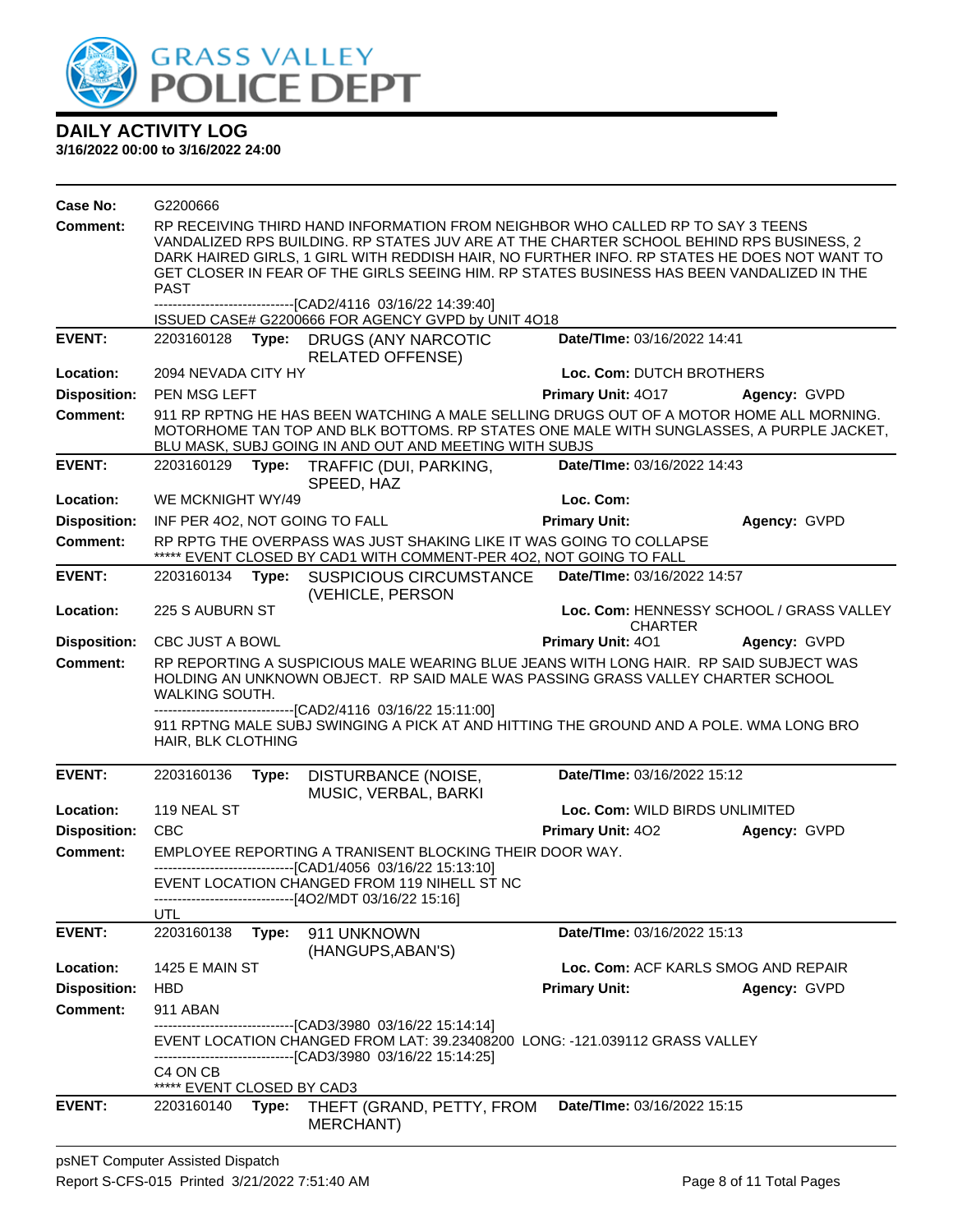

| Location:                  | 867 SUTTON WY                   |                                                                                                                                                                                                                               | Loc. Com: SAFEWAY                                         |                     |
|----------------------------|---------------------------------|-------------------------------------------------------------------------------------------------------------------------------------------------------------------------------------------------------------------------------|-----------------------------------------------------------|---------------------|
| <b>Disposition:</b>        | <b>CBC</b>                      |                                                                                                                                                                                                                               | Primary Unit: 4021                                        | Agency: GVPD        |
| <b>Comment:</b>            | REQUEST 10-21 FOR REPORT.       | RP REPORTING HER WALLET WAS STOLEN AND SUSPECT IS TRYING TO USE HER CREDIT CARDS. RP<br>-------------------------------[4O21/MDT 03/16/22 16:08]                                                                              |                                                           |                     |
|                            | UNABLE TO LEAVE A MESSAGE       |                                                                                                                                                                                                                               |                                                           |                     |
| <b>EVENT:</b><br>Location: | 411 COLFAX AV                   |                                                                                                                                                                                                                               | Date/TIme: 03/16/2022 15:51<br>Loc. Com:                  |                     |
| <b>Disposition:</b>        | CBC                             |                                                                                                                                                                                                                               | <b>Primary Unit: 401</b>                                  | <b>Agency: GVPD</b> |
| Comment:                   |                                 | REQG 1021 REGARDING ISSUED CASE# G2200653 FOR AGENCY GVPD by UNIT 4O1. RP JUST RECIEVED<br>FOOTAGE OF A JURINATING IN HIS GAS TANK.                                                                                           |                                                           |                     |
| <b>EVENT:</b>              | 2203160150 Type: WELFARE CHECK  |                                                                                                                                                                                                                               | Date/TIme: 03/16/2022 15:54                               |                     |
| Location:                  | <b>BRUNSWICK RD/SUTTON WY</b>   |                                                                                                                                                                                                                               | Loc. Com: NEAR BANK OF AMERICA ATM                        |                     |
| <b>Disposition:</b>        | UTL                             |                                                                                                                                                                                                                               | <b>Primary Unit: 4K6</b>                                  | Agency: GVPD        |
| <b>Comment:</b>            |                                 | RP STATES MALE SUBJ LAYING ON THE SIDEWALK WMA BLU JACKET, BLK OR BLU PANTS, RP DECLINED<br>MEDICAL NEED, JUST CHECK. RP REQ 10-21 WITH DISPO                                                                                 |                                                           |                     |
| <b>EVENT:</b>              |                                 | 2203160151 Type: THEFT (GRAND, PETTY, FROM<br>MERCHANT)                                                                                                                                                                       | Date/TIme: 03/16/2022 15:59                               |                     |
| Location:                  | 321 DORSEY DR # 21              |                                                                                                                                                                                                                               | Loc. Com: GRASS VALLEY SENIOR CENTER<br><b>APARTMENTS</b> |                     |
| <b>Disposition:</b>        | <b>RPT</b>                      |                                                                                                                                                                                                                               | Primary Unit: 401                                         | Agency: GVPD        |
| Case No:                   | G2200667                        |                                                                                                                                                                                                                               |                                                           |                     |
| Comment:                   |                                 | REQG 1021 REGARDING THEFT OF GAS OUT OF VEH                                                                                                                                                                                   |                                                           |                     |
|                            |                                 | -------------------------------[CAD1/4056 03/16/22 16:37:28]<br>ISSUED CASE# G2200667 FOR AGENCY GVPD by UNIT 4O1                                                                                                             |                                                           |                     |
| <b>EVENT:</b>              |                                 | 2203160173 Type: ALARMS (SILENT, AUDIBLE,<br><b>COMMERCIAL, RES</b>                                                                                                                                                           | Date/TIme: 03/16/2022 17:17                               |                     |
| Location:                  | 451 E MAIN ST                   |                                                                                                                                                                                                                               | Loc. Com: 76 STATION                                      |                     |
| <b>Disposition:</b>        | <b>FA</b>                       |                                                                                                                                                                                                                               | Primary Unit: 4018                                        | Agency: GVPD        |
| <b>Comment:</b>            | PANIC FOR THE REGISTER          |                                                                                                                                                                                                                               |                                                           |                     |
| <b>EVENT:</b>              | 2203160180                      | Type: WELFARE CHECK                                                                                                                                                                                                           | Date/TIme: 03/16/2022 17:53                               |                     |
| Location:                  | 49/20 RAMP STATE/SO AUBURN ST   |                                                                                                                                                                                                                               | Loc. Com: BY THE SBO ON RAMP                              |                     |
| <b>Disposition:</b>        | <b>CBC</b>                      |                                                                                                                                                                                                                               | <b>Primary Unit: 401</b>                                  | Agency: GVPD        |
| <b>Comment:</b>            | DESC WMA, RED HAIR, POSS 11550. | 911 RPTG DISTRESSED 30YR OLD FEMALE SITTING ON THE GROUND WITH PROPERTY EVERYWHERE. MALE<br>WAS NEXT TO HEAR NOT LETTING THE RP TALK TO HER. RP THINKS THE MALE WAS HER "PIMP". FEMALE                                        |                                                           |                     |
| <b>EVENT:</b>              | 2203160182 Type: FOLLOWUP       |                                                                                                                                                                                                                               | Date/TIme: 03/16/2022 17:58                               |                     |
| Location:                  | 1010 LAUREL LN                  |                                                                                                                                                                                                                               | Loc. Com:                                                 |                     |
| <b>Disposition:</b>        | <b>HBD</b>                      |                                                                                                                                                                                                                               | <b>Primary Unit:</b>                                      | Agency: GVPD        |
| <b>Comment:</b>            |                                 | 3 MORE 911S FROM FEMALE WANTING HER HUSBAND TO COME HOME BECAUSE SHE DOES NOT WANT TO<br>BE ALONE. ADVISED GVPD MADE CTC WITH HIM HOWEVER KEEPS CALLING 911.<br>--------------------------------[CAD3/3980_03/16/22 18:01:18] |                                                           |                     |
|                            | ***** EVENT CLOSED BY CAD3      | ADD 911 RPTG HER HUSBAND IS NOW BACK HOME C4                                                                                                                                                                                  |                                                           |                     |
| <b>EVENT:</b>              | 2203160187<br>Type:             | DISTURBANCE (NOISE,<br>MUSIC, VERBAL, BARKI                                                                                                                                                                                   | Date/TIme: 03/16/2022 18:32                               |                     |
| Location:                  | 2054 NEVADA CITY HIGHWAY        |                                                                                                                                                                                                                               | Loc. Com: SAVEMART                                        |                     |
| <b>Disposition:</b>        | <b>RPT</b>                      |                                                                                                                                                                                                                               | Primary Unit: 4K6                                         | Agency: GVPD        |
| <b>Case No:</b>            | G2200668                        |                                                                                                                                                                                                                               |                                                           |                     |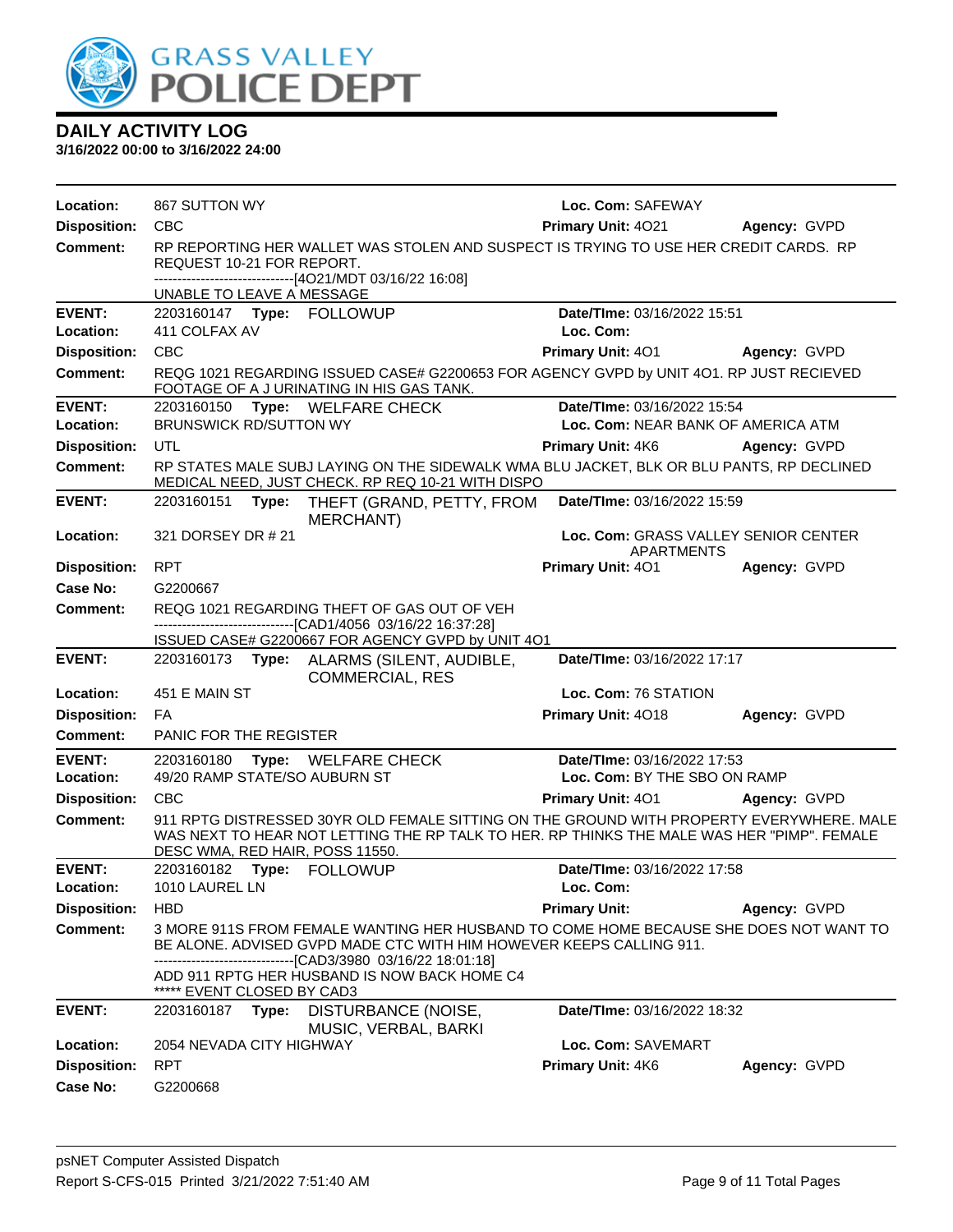

| <b>Comment:</b>            | RP REQ 10-21 REF AN INCIDENT THAT OCCURED AT SAVEMART WHERE A SU IN A VEH STOLE THE RP'S<br>NECKLACE OFF HIS NECK. NFI                                                                                                                        |                                                           |              |  |  |
|----------------------------|-----------------------------------------------------------------------------------------------------------------------------------------------------------------------------------------------------------------------------------------------|-----------------------------------------------------------|--------------|--|--|
|                            | --------------------------[CAD1/4085 03/16/22 19:32:50]<br>ISSUED CASE# G2200668 FOR AGENCY GVPD by UNIT 4K6                                                                                                                                  |                                                           |              |  |  |
| <b>EVENT:</b>              | 2203160189<br>Type:<br>THEFT (GRAND, PETTY, FROM<br><b>MERCHANT</b> )                                                                                                                                                                         | Date/TIme: 03/16/2022 18:54                               |              |  |  |
| Location:                  | 646 SUTTON WY                                                                                                                                                                                                                                 | Loc. Com: STAPLES                                         |              |  |  |
| <b>Disposition:</b>        | <b>CBC</b>                                                                                                                                                                                                                                    | Primary Unit: 4011                                        | Agency: GVPD |  |  |
| Case No:                   | G2200670                                                                                                                                                                                                                                      |                                                           |              |  |  |
| <b>Comment:</b>            | RP REPORITNG SUBJ STOLE A HANDHELD LABELER FROM STORE AND LEFT IN A SIL LINCOLN SEDAN<br>8WXC999, JUST LEFT. WMA IN CAMO JACKET W/ NECK AND FACE TATTOOS, AND A WFA HEAVYSET.<br>-------------------------------[CAD1/4056 03/16/22 18:55:51] |                                                           |              |  |  |
|                            | VOICED<br>-------------------------------[CAD3/3753 03/16/22 20:06:05]                                                                                                                                                                        |                                                           |              |  |  |
|                            | ISSUED CASE# G2200670-G2200670 FOR GVPD by UNIT 4O11                                                                                                                                                                                          |                                                           |              |  |  |
|                            |                                                                                                                                                                                                                                               |                                                           |              |  |  |
| <b>EVENT:</b><br>Location: | 2203160190<br>Type: ALL OTHERS<br>355 JOERSCHKE DR                                                                                                                                                                                            | Date/TIme: 03/16/2022 18:55<br>Loc. Com: SPRINGHILL MANOR |              |  |  |
| <b>Disposition:</b>        | <b>CBC</b>                                                                                                                                                                                                                                    | Primary Unit: 4011                                        | Agency: GVPD |  |  |
| Case No:                   | G2200669                                                                                                                                                                                                                                      |                                                           |              |  |  |
| <b>Comment:</b>            | RP MANDATED REPORTER REQ 10-21 REGARDING ALLEGED ABUSE STAFF TO RESIDENT.                                                                                                                                                                     |                                                           |              |  |  |
|                            | ---------------------------------[CAD1/4085 03/16/22 19:50:39]                                                                                                                                                                                |                                                           |              |  |  |
| <b>EVENT:</b>              | ISSUED CASE# G2200669 FOR AGENCY GVPD by UNIT 4O11                                                                                                                                                                                            | Date/TIme: 03/16/2022 19:02                               |              |  |  |
|                            | 2203160191 Type: TRAFFIC (DUI, PARKING,<br>SPEED, HAZ                                                                                                                                                                                         |                                                           |              |  |  |
| Location:                  | BRUNSWICK RD/MALTMAN DR                                                                                                                                                                                                                       | Loc. Com:                                                 |              |  |  |
| <b>Disposition:</b>        | UTL                                                                                                                                                                                                                                           | Primary Unit: 4011                                        | Agency: GVPD |  |  |
| <b>Comment:</b>            | RP REPORTS MALE SUBJ IN TRAFFIC YELLING AT CARS, LSW BLK SWEATSHIRT AND SWEATPANTS WITH<br>SHORTS ON TOP.                                                                                                                                     |                                                           |              |  |  |
| <b>EVENT:</b>              | 2203160195<br>Type:<br>ANIMALS (ABUSE, LOOSE,<br>FOUND, INJURED)                                                                                                                                                                              | Date/TIme: 03/16/2022 19:24                               |              |  |  |
| Location:                  | IDAHO MARYLAND RD/BRUNSWICK RD                                                                                                                                                                                                                | Loc. Com:                                                 |              |  |  |
|                            |                                                                                                                                                                                                                                               |                                                           |              |  |  |
| <b>Disposition:</b>        | <b>CBC</b>                                                                                                                                                                                                                                    | Primary Unit: 4020                                        | Agency: GVPD |  |  |
| <b>Comment:</b>            | RP REPORTS LOOSE BLK PITBULL RUNNING IN TRAFFIC.<br>--------------------------[CAD1/4085_03/16/22_19:25:35]                                                                                                                                   |                                                           |              |  |  |
|                            | <b>VOICED</b>                                                                                                                                                                                                                                 |                                                           |              |  |  |
|                            | ------------------------------[4O20/MDT 03/16/22 20:10]<br>BLK MALE PITBULL PLACED INTO GVAC KENNEL #3.                                                                                                                                       |                                                           |              |  |  |
| <b>EVENT:</b>              | 2203160202<br>Type: ALARMS (SILENT, AUDIBLE,<br><b>COMMERCIAL, RES</b>                                                                                                                                                                        | Date/TIme: 03/16/2022 20:07                               |              |  |  |
| Location:                  | 185 SPRINGHILL DR                                                                                                                                                                                                                             | Loc. Com: ERNIE'S VAN AND STORAGE                         |              |  |  |
| <b>Disposition:</b>        | CBC CONTACTED JANITOR                                                                                                                                                                                                                         | Primary Unit: 4011                                        | Agency: GVPD |  |  |
| Comment:                   | FRONT DOOR AND LOBBY MOTION, AUD, RESP PENDING                                                                                                                                                                                                |                                                           |              |  |  |
| <b>EVENT:</b>              | 2203160204<br>Type:<br>DISTURBANCE (NOISE,<br>MUSIC, VERBAL, BARKI                                                                                                                                                                            | Date/TIme: 03/16/2022 20:29                               |              |  |  |
| Location:                  | 2094 NEVADA CITY HY                                                                                                                                                                                                                           | Loc. Com: DUTCH BROS                                      |              |  |  |
| <b>Disposition:</b>        | CBC ADVISED OF 602                                                                                                                                                                                                                            | Primary Unit: 4011                                        | Agency: GVPD |  |  |
| <b>Comment:</b>            | BUSS RPTNG MALE TRYING TO GET INSIDE THEIR BUSINESS. MIDDLE AGED WMA BLO HAIR, RED                                                                                                                                                            |                                                           |              |  |  |
| <b>EVENT:</b>              | COLLARED SHIRT. CURRENTLY OUT BY WHERE BUSINESS BACK DOOR<br>2203160207<br>Type:<br><b>FIRE</b>                                                                                                                                               | <b>Date/Time: 03/16/2022 20:42</b>                        |              |  |  |
| Location:                  | 1954 NEVADA CITY HY                                                                                                                                                                                                                           | Loc. Com: MCDONALDS 530 273 2518                          |              |  |  |